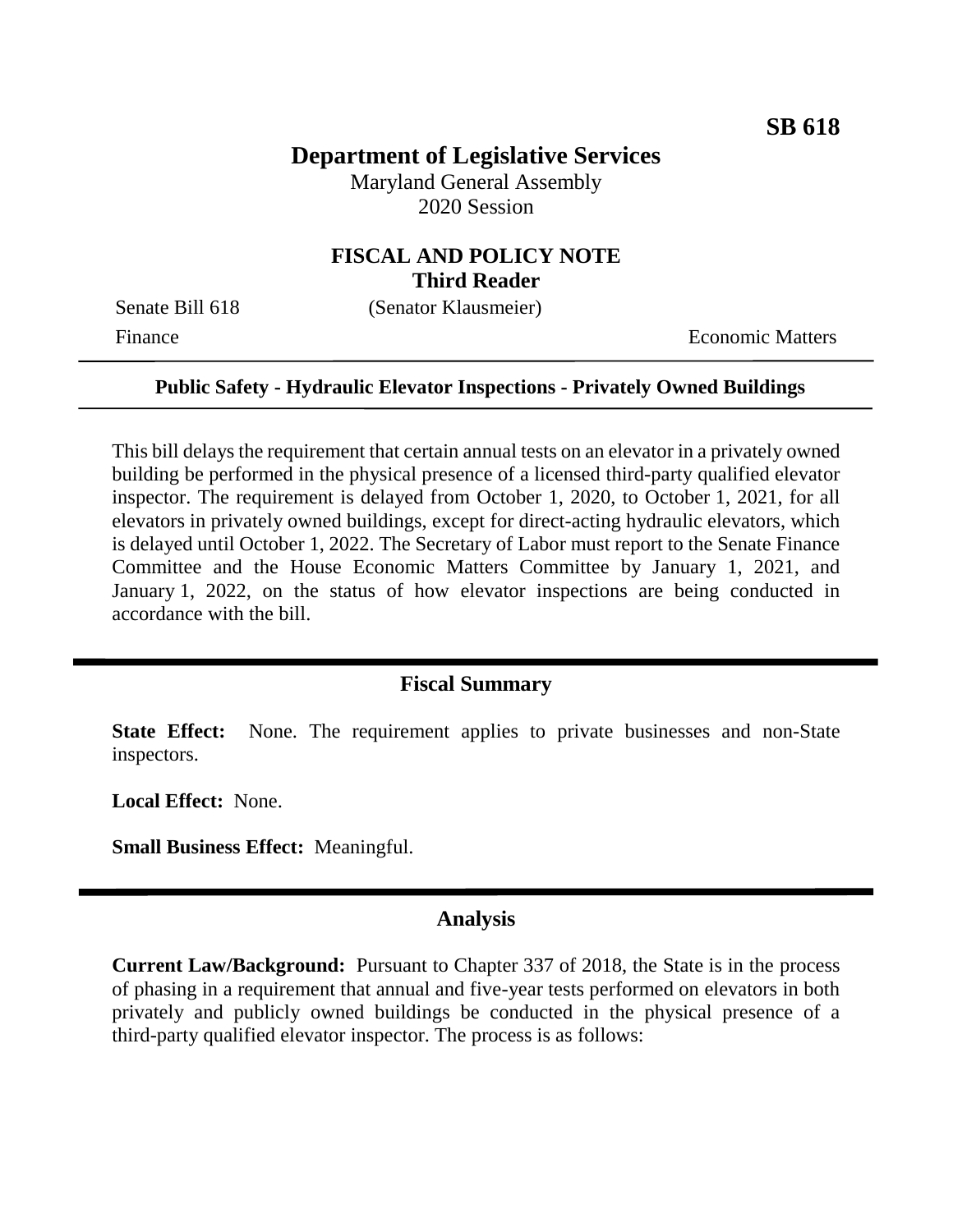- *Beginning October 1, 2018:* five-year inspections of privately owned elevators (previously a State inspection that was physically witnessed);
- *Beginning October 1, 2019:* annual and five-year inspections of elevators owned by the State or local governments (previously both were State inspections; annual inspections were not physically witnessed); and
- *Beginning October 1, 2020:* annual inspections of privately owned elevators (currently a third-party inspection but not required to be physically witnessed).

## *Elevator Regulation – Generally*

Elevators in the State must be inspected, tested, and maintained in a safe operating condition in accordance with the State Safety Code and regulations adopted by the Commissioner of Labor and Industry. Unless otherwise specified by statute, an elevator may not operate in a building, structure, or place of employment in the State unless it has been certified by the commissioner. Inspections are required for new elevators and after any modifications to existing elevators. State inspectors must make a final acceptance inspection of all new elevators prior to issuance of a first certificate. Generally, operational elevators must undergo periodic annual inspections and more comprehensive five-year inspections.

A "third-party qualified elevator inspector" is an individual who meets the qualifications, insurance requirements, and procedures established by the Commissioner of Labor and Industry and also has a related specified national certification; third-party inspectors must register with the commissioner. An "elevator mechanic" is a person who is engaged in erecting, constructing, wiring, altering, replacing, maintaining, repairing, dismantling, or servicing elevator or accessibility lift units. An "elevator contractor" is a person who is in the business of doing so. Licensed mechanics must perform their work, including maintaining and servicing, under the direct supervision of a licensed elevator contractor. Both are licensed by the Elevator Safety Review Board within the Maryland Department of Labor (MDL).

### *Physically Witnessing Tests Causing Strain on Industry*

MDL advises that the bill relieves the strain on the elevator industry caused in part by Chapter 337, as the number of third-party qualified inspectors has not kept pace with the growing demand for their services. There are many tests performed by a licensed elevator mechanic during an annual inspection. Currently, if not otherwise required, an inspector does not have to be on-site at the same time nor remain on-site to personally witness each test. The test results are left on-site by the licensed mechanic for the inspector to collect